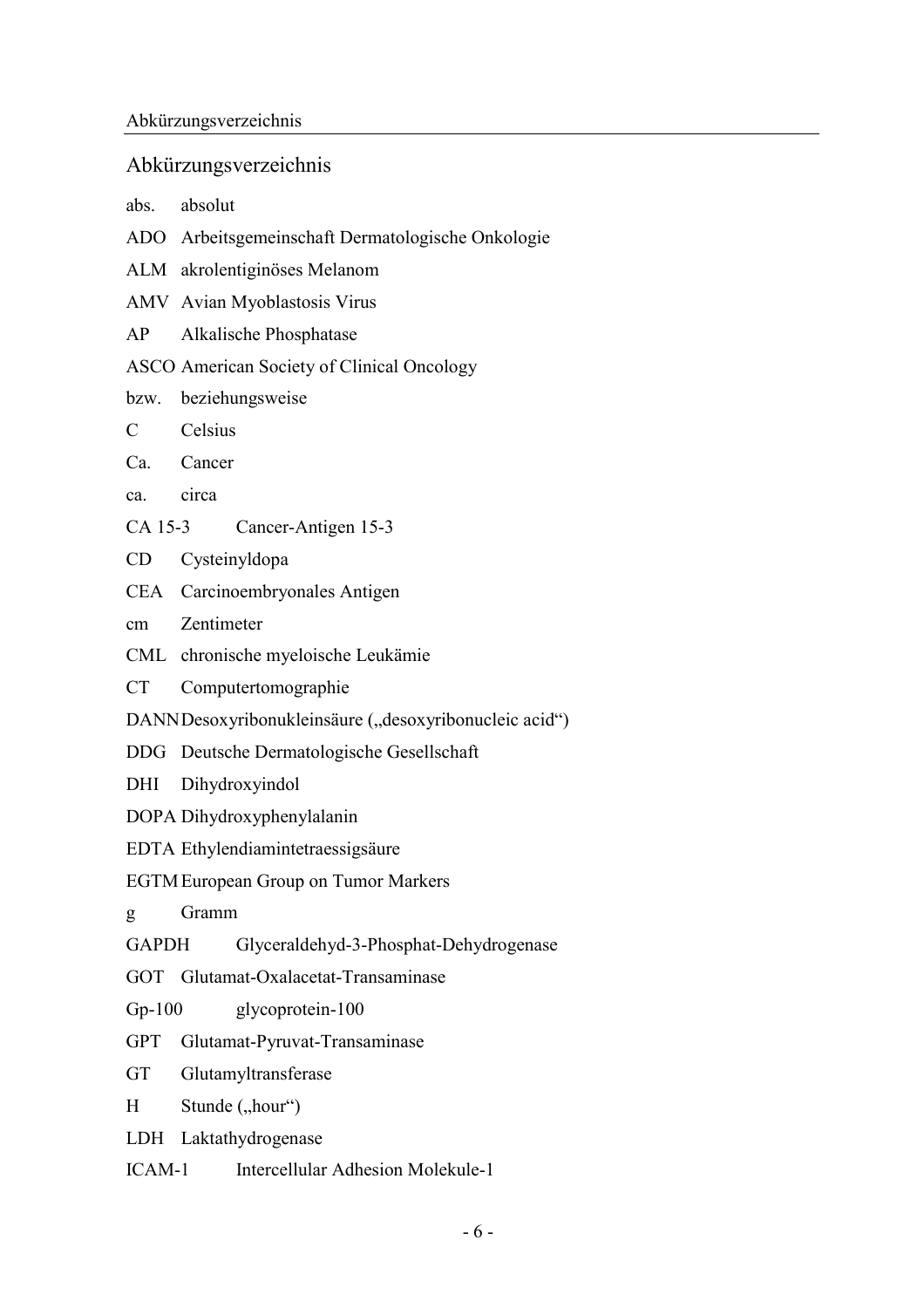| $\rm{I}\hspace{-2.0mm}L$    | Interleukin                                                              |
|-----------------------------|--------------------------------------------------------------------------|
|                             | LMM Lentigo maligna-Melanom                                              |
|                             | LSA Lipid bound sialic acid                                              |
| М                           | Molar                                                                    |
| m                           | männlich                                                                 |
|                             | MART-1<br>melanoma antigen recognized by T cells 1                       |
| Mio.                        | Million                                                                  |
| μl                          | Mikroliter                                                               |
|                             | ml Milliliter                                                            |
|                             | mM Millimolar                                                            |
| mm                          | Millimeter                                                               |
| M-MLV                       | Murine-Moloney Leukämia Virus                                            |
| MnSOD                       | Mangan-Superoxid-Dismutase                                               |
| mRNA messenger-RNA          |                                                                          |
|                             | MRT Magnetresonanztomographie                                            |
|                             | MSH melanozytenstimulierendes Hormon                                     |
| NM                          | noduläres Melanom                                                        |
| NSE                         | neuronenspezifische Enolase                                              |
| PCR                         | Polymerase-Kettenreaktion ("polymerase chain reaction")                  |
|                             | progr. progredient                                                       |
|                             | PSA Prostataspezifisches Antigen                                         |
|                             | RNA Ribonukleinsäure ("ribonucleic acid")                                |
| rpm                         | Umdrehungen pro Minute ("rounds per minit")                              |
| <b>RT</b>                   | reverse Transkription                                                    |
| RT-PCR                      | Reverse Transkription-Polymerase-Kettenreaktion ("reverse transcription- |
| polymerase chain reaction") |                                                                          |
|                             | SPSS Statistical Package fort he Social Sciences                         |
| SSM                         | superfiziell spreitendes Melanom                                         |
|                             | UICC Union International Contre le Cancer                                |
|                             | UKBF Uniklinikum Benjamin Franklin                                       |
| usw.                        | und so weiter                                                            |
| UV                          | Ultraviolett                                                             |